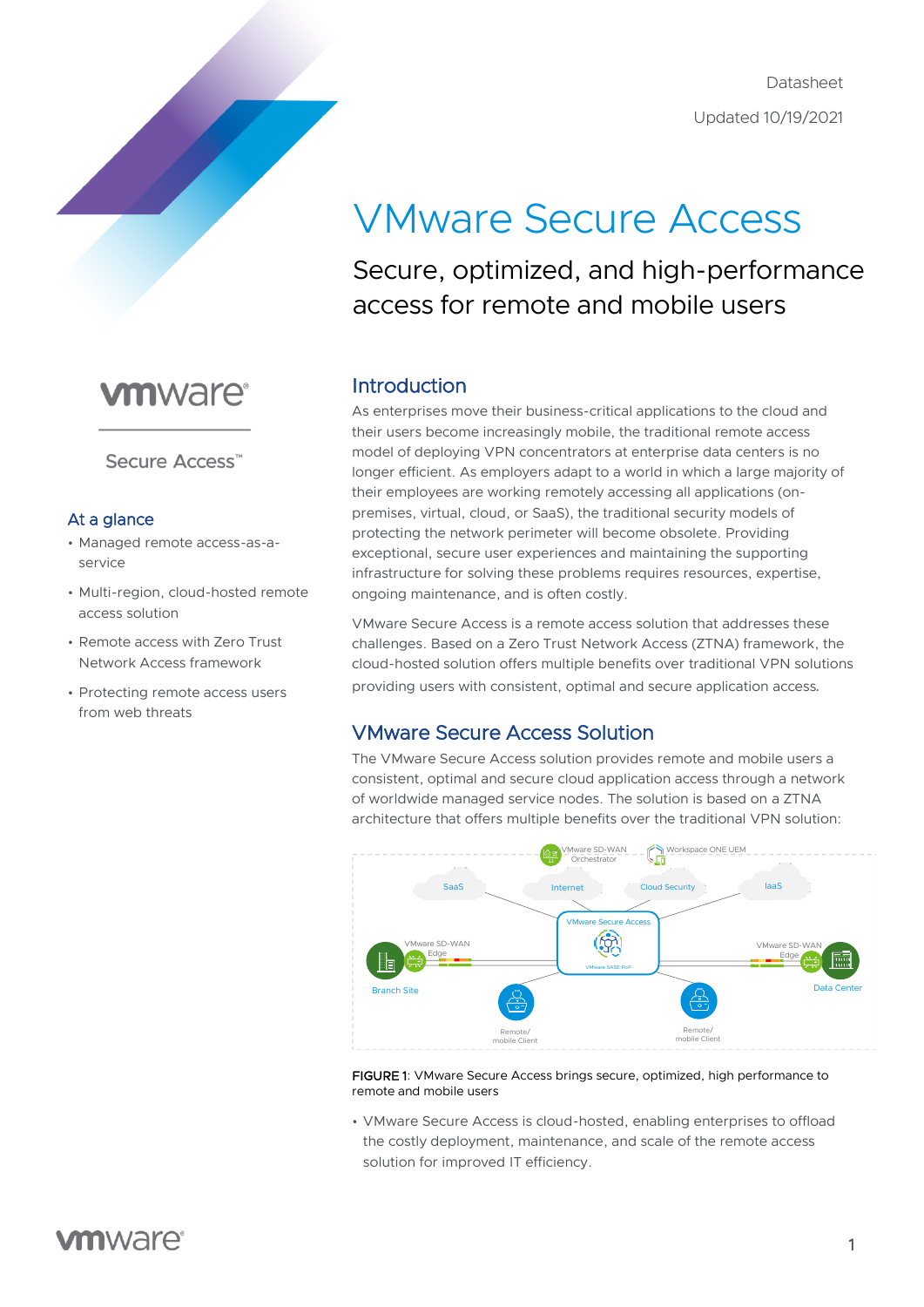#### Key takeaways

- Provides secure, optimized, and high-performance access for remote and mobile users
- User-centric policies with deeper contexts, based on Zero Trust Network Access framework
- Cloud-hosted service simplifies operations while ensuring consistent policy enforcement
- VMware Secure Access offers user- and application-centric access versus network-based access with VPN. Access is granted based on the user identity and end-device posture, with access to only the applications the user needs, significantly reducing the surface of attack.
- The solution leverages VMware's global SASE Points of Presence (PoPs) footprint and optimizes traffic handling capabilities for lower latency and better application performance, enabling customers to have a branch like experience for remote workers.
- VMware Secure Access is offered as-a-service, with the built-in ability to scale up or down based on the enterprise's needs to support user demand and consumption without having to worry about deploying and maintaining worldwide remote access infrastructure.

Together with VMware SD-WAN™ solution for branch office and home office workers, Secure Access offers employees a consistent experience whether that employee is in the office, working from home, or remotely.

| Capability                                   | <b>Description</b>                                                                                                                                                                                                                                                                                                                                                                           |
|----------------------------------------------|----------------------------------------------------------------------------------------------------------------------------------------------------------------------------------------------------------------------------------------------------------------------------------------------------------------------------------------------------------------------------------------------|
| Cloud-hosted<br>remote access<br>service     | Fully managed with built-in redundancy, scalable,<br>and low latency remote access solution designed<br>for the cloud.                                                                                                                                                                                                                                                                       |
| Access to<br>worldwide PoPs                  | Access to a network of worldwide PoPs that are<br>close to both users and applications to ensure<br>great user application experience.                                                                                                                                                                                                                                                       |
| <b>Tunnel Client</b>                         | Client software for building a Secure Access tunnel<br>between the client and Secure Access service<br>hosted in VMware PoPs, providing per app access<br>to resources. Available on Windows, macOS, iOS<br>and Android for Workspace ONE managed<br>devices. For unmanaged devices, the tunnel client<br>is available on Windows today, with macOS, iOS<br>and Android support coming soon. |
| Secure Mobile<br>Web App                     | A mobile web browser for connecting to internal<br>applications without VPN, with pre-configured<br>corporate bookmarks and home pages. Available<br>on both iOS and Android.                                                                                                                                                                                                                |
| Authentication<br>support                    | Active Directory and UEM local user database can<br>be used to authenticate users and generate per-<br>user Secure Access connection profile.                                                                                                                                                                                                                                                |
| Zero Touch Tunnel<br>Client<br>Configuration | The per-user tunnel client profile is automatically<br>applied when the user initially enrolls the device<br>for an easy, zero touch tunnel setup.                                                                                                                                                                                                                                           |

### Secure Access key features and capabilities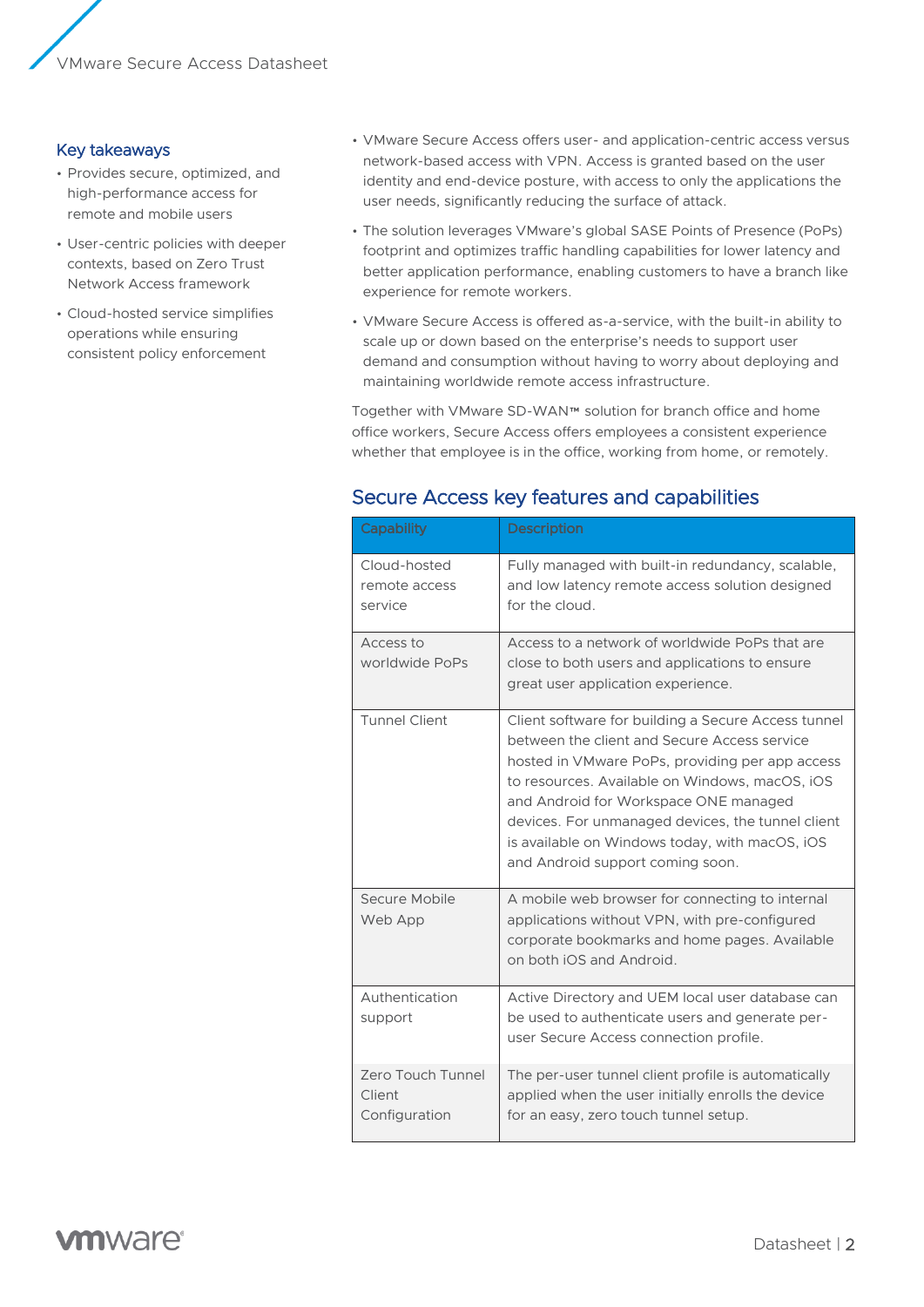VMware Secure Access Datasheet

| Per-App Tunnel                                       | Per-App Tunnel restricts tunnel traffic only to<br>authorized applications on the endpoint and<br>destinations (domain) specified by the<br>administrator when configuring the Device Traffic<br>Rules.              |
|------------------------------------------------------|----------------------------------------------------------------------------------------------------------------------------------------------------------------------------------------------------------------------|
| <b>Full Device Tunnel</b>                            | On Full Device Tunnel configuration, traffic is<br>restricted based on the authorized destinations<br>(domains or IPs), regardless of the application. Full<br>Device mode is available only on Windows 10<br>today. |
| Connection to Data<br><b>Center and Clouds</b>       | Secure Access comes with licenses for connecting<br>up to 5 different non-SD-WAN destinations<br>including data centers and laaS clouds. Additional<br>connection licenses can be purchased.                         |
| Log streaming                                        | Ability to send access logs to third-party syslog<br>destinations.                                                                                                                                                   |
| <b>Tunnel Certificate</b><br>Lifecycle<br>Management | Support for rotating public SSL certificates and the<br>profile grace period with zero downtime for end<br>users.                                                                                                    |
| Monitoring                                           | Monitoring the status of user enrollment, device<br>connection status, device information, and much<br>more, via Unified Endpoint Management console.                                                                |

### Workspace ONE for managed devices

The Secure Access solution capabilities are greatly enhanced when the endpoints are managed directly through VMware Workspace ONE. Workspace ONE manages any app on any device by integrating access control, application management, and multiplatform endpoint management. Together with Secure Access, they offer deeper contextual policies based on additional information from Workspace ONE.

| Product                                 | <b>Description</b>                                                                                                                                                                                                                                     |
|-----------------------------------------|--------------------------------------------------------------------------------------------------------------------------------------------------------------------------------------------------------------------------------------------------------|
| Advanced Identity<br>and Access control | Identity-based access control based on user<br>group, user network range, authentication<br>strength, authentication provider and other<br>factors.                                                                                                    |
| Risk-based<br>Conditional Access        | Access policy based on risk scores calculated from<br>the user, their devices and user behavior.<br>Organization may choose to allow access for low<br>risk, step-up authentication for medium risk and<br>deny access to users with high-risk scores. |